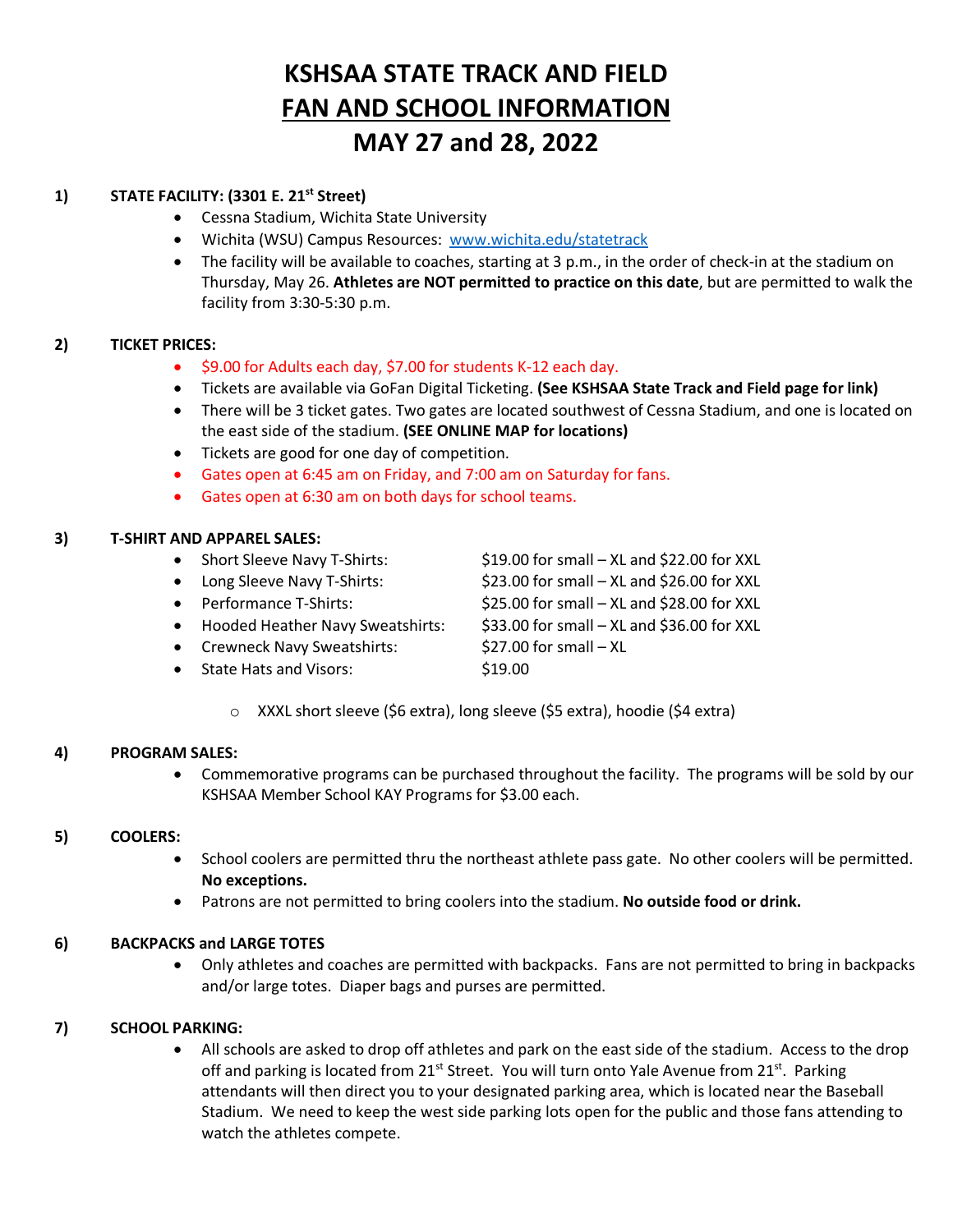## **8) TEAM PACKETS:**

- Coaches are permitted to pick up their team packets at the team pass gate (northeast side) on Thursday when available. Packets may be picked up between 6:15am – 4:00pm at the team pass gate on Friday. Any packets picked up on Saturday must be picked up at the northwest pass gate.
- THE ATHLETES are not permitted entrance without their uniform on and their assigned bib number attached to their uniform top.
- THE COACHES are not permitted entrance without their assigned wristband attached to their wrist.

## **9) CONTESTANT NUMBERS:**

• All contestants must wear the designated number assigned to them by the KSHSAA. Please use the four safety pins provided to secure to the front of your jersey. Your number must be secured to your jersey for access to the infield. If an athlete's number is lost, the coach must contact a KSHSAA representative at the officials' area (located at the southwest corner in front of the Student-Athlete Center) to receive a new number.

## **10) TEAM CAMPS 2022:**

- • **All team headquarters (camps) are to be located on the east side of the stadium.**
	- **Camps can be held under the east stadium bleachers.**
	- $\checkmark$  NO EXCEPTIONS TO THIS POLICY.

#### **11) INFIELD ACCESS:**

- Only officials, contestants with numbers and in uniform, and approved media will be allowed access to the infield at the stadium. All coaches, managers and fans are asked to remain in the stands. It is not possible to run a championship meet of this magnitude without the cooperation of coaches and contestants in this matter.
- Pole Vault and High Jump coaches will be permitted in the designated Pole Vault and High Jump competition area (with provided pass) during the pole vault and high jump when their athlete(s) are in competition or warming up. Coaches are required to return to the stands following the conclusion of their competitor's competition. Coaches who violate this will have their pass stripped of them and consideration will be given to their removal from the State Track and Field Championships.
- **Only competitors with their athlete numbers, those with wristbands, and team coaches will be admitted onto the field for the final awards ceremony. All other individuals are required to remain in the bleacher area.**

## **12) ELECTRONIC DEVICES:**

- As per NFHS rule 3-2-8, the games committee for the State Track and Field Meet has determined that electronic devices shall NOT be used to transmit information to a competitor during a race or trial during the State Track and Field Meet. Violations will be considered as an athlete disqualification.
- While athletes are permitted to be in possession/use of cell phones and other electronic devices in the Competition Area, the above policy must be adhered to at all times. Please be sure your athletes take care to always be aware of their surroundings while in the competition area to warm up or prepare for an event.
- The **competition area**, inside WSU stadium, is defined as the track surface, infield, and the area enclosed by the track, shot put ring and throwing sector area within the flagged and fenced areas.
- The **competition area**, outside of WSU stadium, is defined as the area enclosed by the flags and fenced area around the discus and javelin events.
- Pole Vault and High Jump coaches are permitted to video within the designated coaching box.

#### **13) SIMPLY BETTER PHOTOGRAPHY:**

- All photographs taken on the medal stand can be purchased from simply better Photography.
- Order information is in the KSHSAA program and a flyer is included in the coach packet.
- Orders placed during the meet receive discounted pricing.